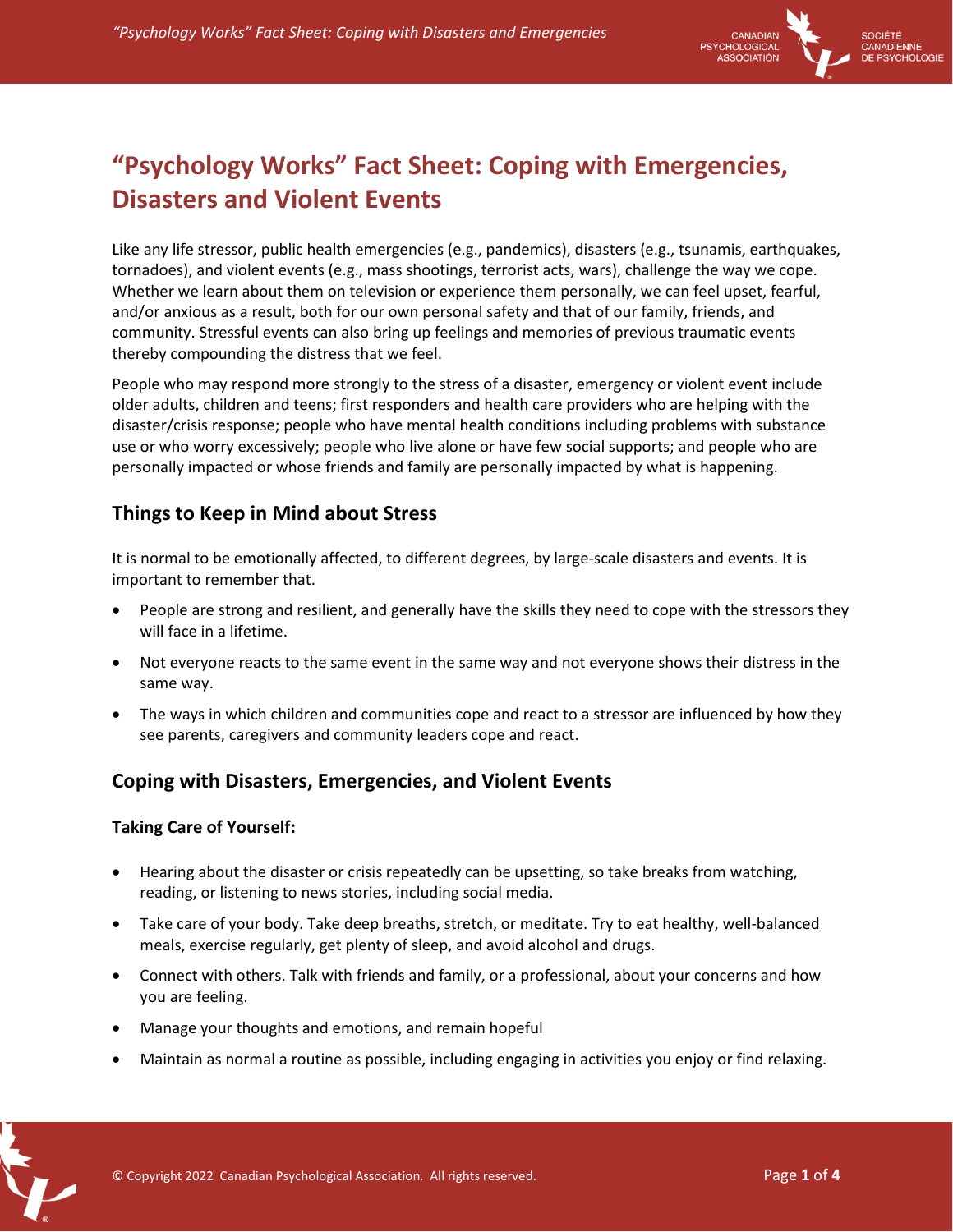

• Be part of the healing (e.g., organize or participate in a public memorial to honour the victims of violence, donate your time/money/supplies, volunteer with a local agency)

## **Taking Care of your Family:**

Disasters and crises can be particularly upsetting to children and teens. Children and teens react, in part, to what they see from the adults around them so stay calm to provide the best support. In addition to limiting your family's exposure to news coverage of the event and maintaining regular routines enjoyable activities, you can support your child or teen by:

- Giving them the opportunity to talk about their concerns, telling them the truth, reassuring them, and letting them know they can count on you.
- Letting them know it is ok if they feel upset or scared and talk to them about ways to cope with their feelings.

### **Responding as a Community:**

- Stay informed and take guidance from experts
- Follow the health and safety guidelines of health agencies and public health officers
- Remember that the media reports things that go wrong, or exceptional events, more often than things that go right, or common events.
- Balance gathering information and heeding safety guidelines to reduce risk with not letting the gathering of information or the attention to safety guidelines unduly preoccupy you.

## **When Psychological Distress Becomes Too Much**

Disasters, crises, and violent events will affect people differently. We can be affected psychologically and/or physically; some reactions can be immediate, and others can be delayed. Violent events can be especially painful when the victims are part of a racial, ethnic, or other group with whom you may identify. Stressors that are beyond our personal control are especially difficult to cope with well.

If you notice your child or teen's behaviour has changed significantly, discuss the situation with them. Signs and symptoms that might signal a psychological problem or disorder for which you or a loved one might benefit from professional help include:

- Changes in eating or sleeping patterns (too much or too little)
- Avoiding others (even within the confines of social distancing) or talking less
- Experiencing headaches, stomach problems, neck or back pain or worsening of chronic health problems
- Excessive crying, worry, sadness, fear, or panic attacks
- Feeling angry, guilty, helpless, numb, confused, irritable or impatient
- Thinking about or watching too much television about the disaster or crisis
- Not wanting to get out of bed

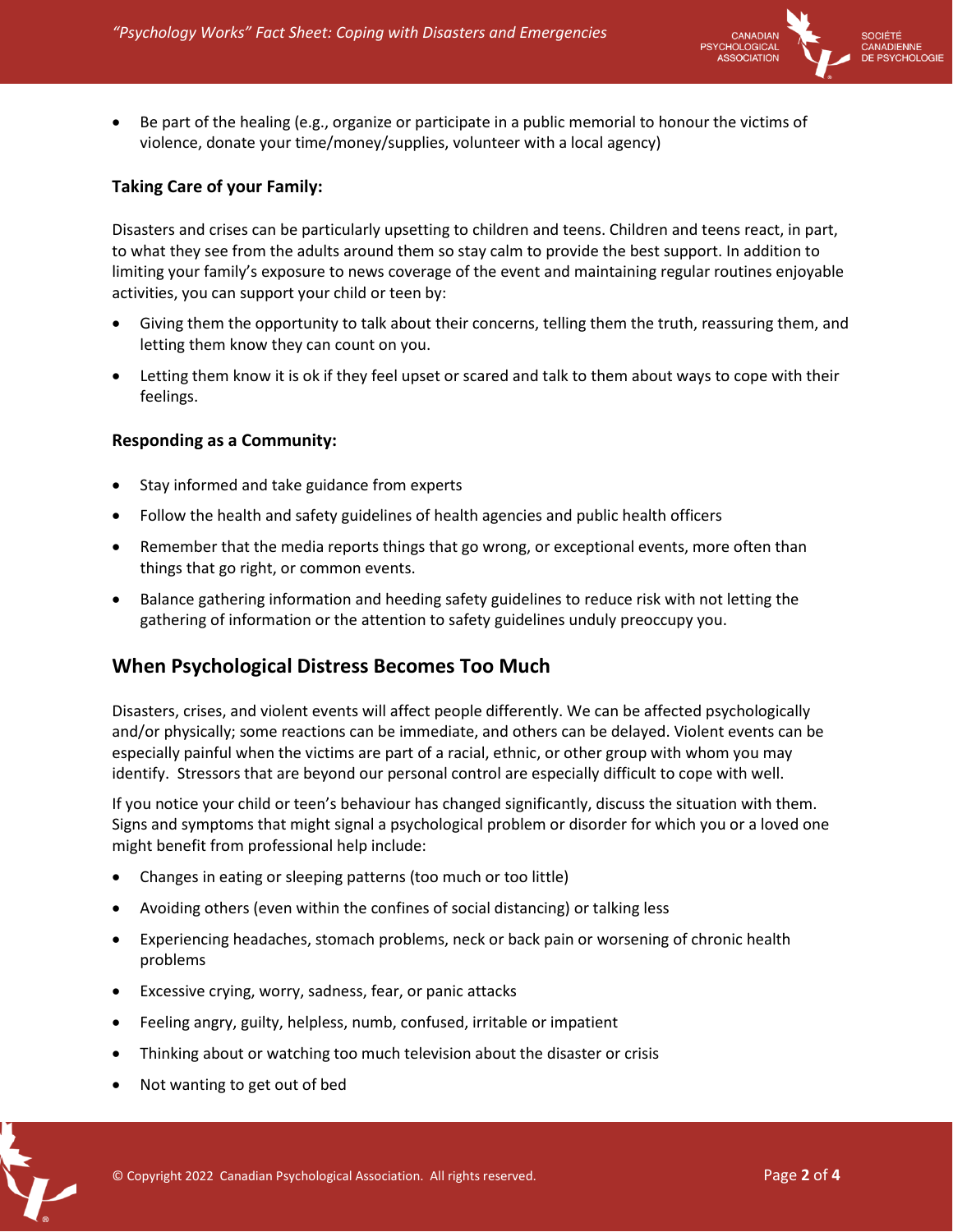

- Having difficulties concentrating or with attention
- Increased use of alcohol, tobacco, and other drugs
- Feeling overprotective of loved ones
- Avoidance of activities enjoyed in the past
- Amongst children or teens, poor school performance or avoiding school, return to behaviours they have outgrown (e.g., bedwetting), or "acting out" behaviours

It is important to remember that most of us have had some of the signs and symptoms listed above at one time or another. You are well advised to consult a regulated health care professional such as a psychologist, your family physician, a nurse practitioner, psychiatrist, or other mental health provider if you have a number of these signs and symptoms and they

- persist beyond a couple of weeks
- persist to the point where you are not able to carry out the home or work-related activities permitted by social distancing advisories
- are accompanied by intense feelings of despair or helplessness or suicidal thoughts.

## **How Can Psychologists Help?**

#### **Victims of Disasters, Emergencies, and Violent Events – Role of Psychologists**

Whenever there is a disaster, emergency or violent event, psychologists can be and often are mobilized to help. [1](#page-2-0) Psychologists are trained to help people cope with stress and strong emotions, whether they be a victim, a witness, a loved one, or a first-responder.

Psychologists can help with individuals deal with the psychological and physical symptoms noted above, through the following:

- Diagnosing a mental health issue and developing a treatment plan
- Helping people build upon their own internal resources to begin the recovery process
- Connecting survivors with others as they learn to cope with both the logistical and emotional challenges of the traumatic event
- Educating people about the range of emotions they may experience following the event
- Listening to people's concerns on a variety of issues (e.g., parents about children)
- Helping people to manage their temporary living conditions such as shelters
- Providing information about and helping facilitate connections to obtain resources for current needs such as clothing, medical care, etc.
- Advocating for the needs of individuals or families as they navigate systems that have been established to provide aid

<span id="page-2-0"></span><sup>1</sup> *Adapted from the American Red Cross Foundations of Disasters Mental Health Manual*